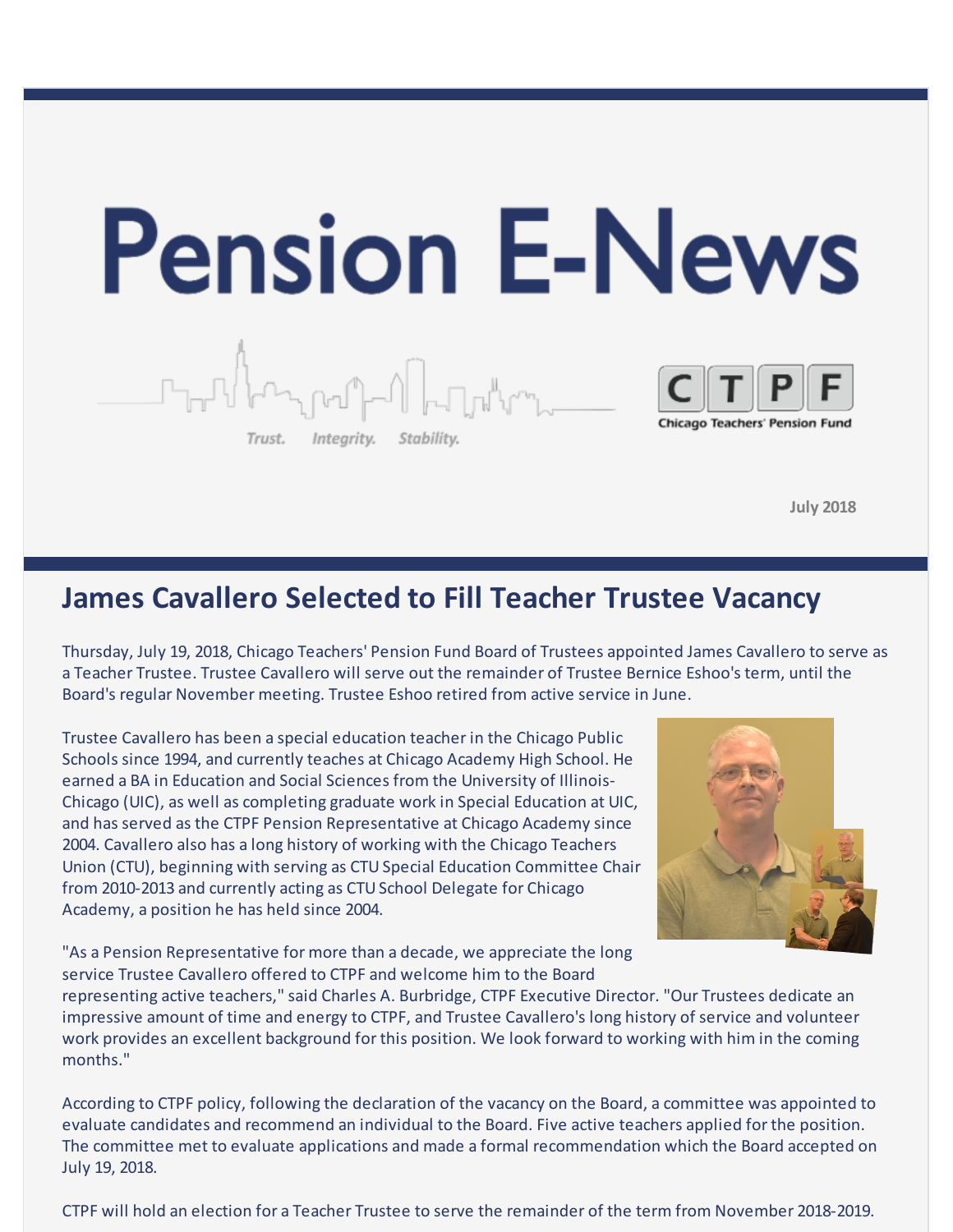Please see the 2018 Notice of Trustee Election below for more information on elections.

# **2018 Pension Payment Update**

CTPF funds pensions through revenue returned on investments and from four external sources:

- the Chicago Board of Education
- the State of Illinois
- a property tax levy
- member contributions

The current statuses of payments from external sources as of July 27, 2018, are as follows:

- The Chicago Board of Education (CPS) was required to make a total payment to CTPF of \$772.71 million for the 2018 fiscal year. The total balance due to CTPF is currently \$184.85 million. When expected revenue from the State of Illinois (for normal costs) and the property tax levy are credited against this required contribution, the total outstanding balance owed to CTPF by CPS is \$11.05 million.
- The State has made payments of \$11.69 million. This satisfies the required contribution under Section 17-127© of the Illinois Pension Code for the 2018 fiscal year.
- CTPF has received \$259.63 million in property tax payments toward the 2018 required contribution and an additional \$155.37 million is estimated to be received, as tax revenue is remitted, no later than August 2018.
- Members have paid \$151.50 million (CPS) and \$21.35 million (charter schools) for the 2018 fiscal year.

For a more detailed breakdown of these payments, please visit *[www.ctpf.org](http://r20.rs6.net/tn.jsp?f=001xU5GlmAVOIV68G9f70Fu6WA4ktP118GWwxDYBLvy-Qs4WdbYoRjGJmCvCXNnIkj413m-UGniVSJWDVTlWIdZoX2ci1tJCEUfpbvJjSrzsIc1SAMFhCpcVR74elN2OxA3WrXDH4gNOFKawXeg2kfTXd_VBgFLIfPhPWaXtqjbzvb7ZFKB3E0qLeuDwE7RnergEnspg6F5JYXqq8AtuKV-ow==&c=&ch=).*

# **2018 Notice of Trustee Elections**

### **CTPF will hold elections for:**

- Two (2) Teacher Trustees to serve three-year terms ending November 2021 (voting November 1-7, 2018)
- One (1) Teacher Trustee to fill a vacancy for a one-year term ending November 2019 (voting November 1-7, 2018)
- One (1) Pensioner Trustee to fill a vacancy for a term ending November 2019 (voting October 19-November 7, 2018)

Candidates for the Teacher Trustee election may choose to either run for the available one-year seat, or for one of the two available three-year seats.

A candidate may not run for both a one-year and a three-yearseat.

### **Eligibility Criteria for Candidates**

Individuals who wish to run for office must meet the following criteria as of October 1, 2018:

### **Teacher Trustee candidates must:**

- 1. Be a Member, other than a Principal/Administrator, as defined in 40 ILCS 5/17-106;
- 2. Have been assigned on a regular certificate for at least 10 years in the Chicago Public Schools or charter schools within District 299 (this includes anyone who is licensed and has worked in the Chicago Public Schools or Charter Schools for at least 10 years on a regular certificate, including as a substitute);
- 3. Be nominated by a petition signed by at least 200 contributors who are not Principals/Administrators, as provided in 40 ILCS 5/17- 139(1); and
- 4. Complete a 2018 Teacher Trustee Election Designation Form

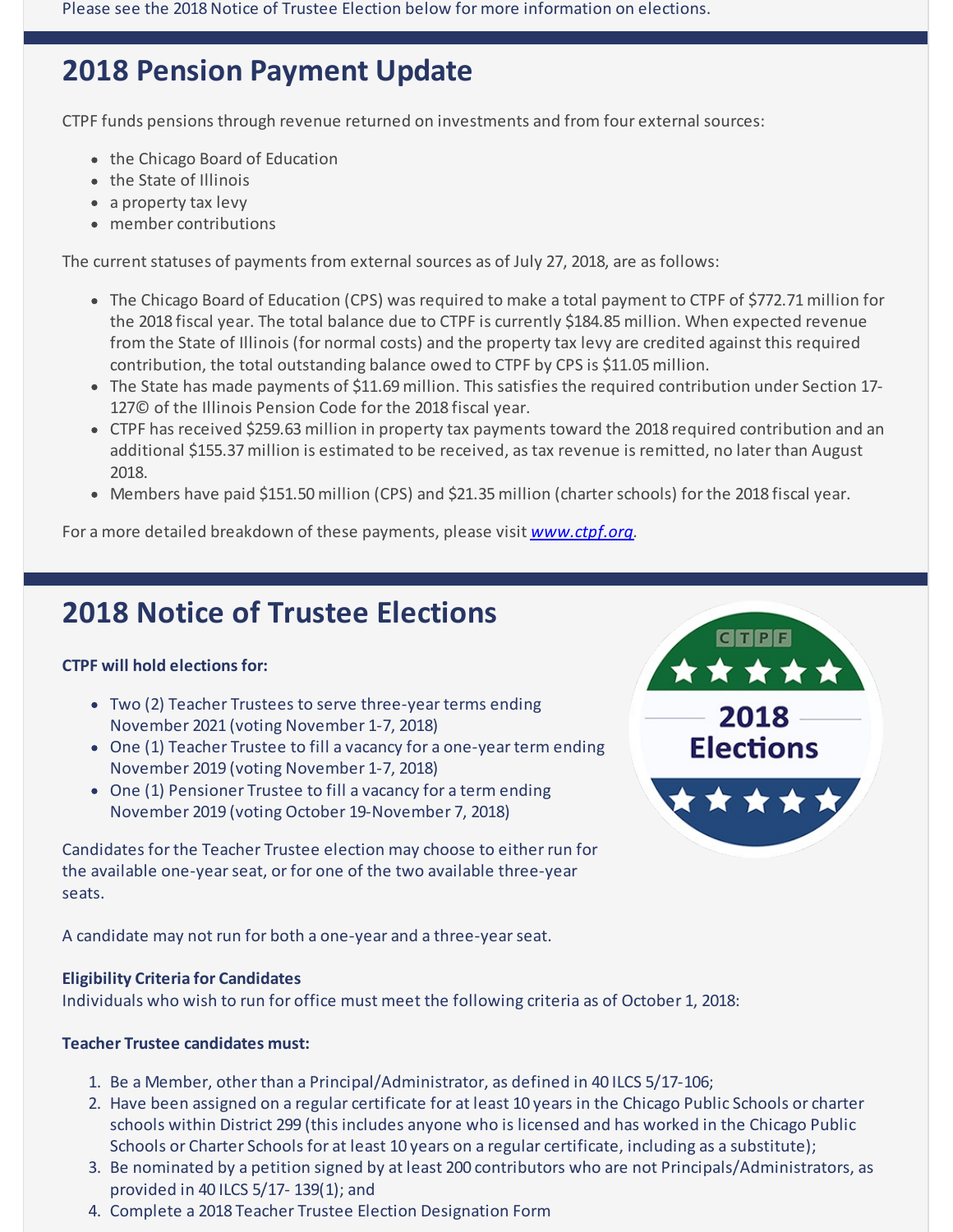#### **Pensioner Trustee candidates must:**

- 1. Be a service, reciprocal, or disability pensioner receiving monthly payments from the Fund; and
- 2. Be nominated by a petition signed by not less than 100 pensioners, as provided in 40 ILCS 5/17-139(2)

#### **Nomination Packets**

Individuals who meet the criteria listed above can request a nomination packet from the Chicago Teachers' Pension Fund. Call Gail Davis at 312-604-1400, ext. 402, or email *[elections@ctpf.org](mailto:elections@ctpf.org)* to request a packet. Completed petitions, candidate resumes, and, if applicable, Teacher Trustee Election Designation Forms must be submitted to the Chicago Teachers' Pension Fund office, 203 North LaSalle Street, Suite 2600, Chicago, Illinois 60601-1231, **on or before the close of business at 5:00 p.m. (CDT), Monday, October 1, 2018**.

|                    | <b>Schedule of Election Events</b>                                                                        |
|--------------------|-----------------------------------------------------------------------------------------------------------|
| February 15, 2018  | Nomination packets available                                                                              |
| October 1, 2018    | 5:00 p.m. (CDT) nomination packets due to CTPF                                                            |
| October 19, 2018   | Election materials mailed and online voting available for Pensioner Trustee<br>election                   |
| November 1, 2018   | Unique voter identification numbers to be distributed by this date for Teacher<br><b>Trustee election</b> |
| November 1-7, 2018 | Online voting available for Teacher Trustee election through November 7 at 5:00<br>p.m. (CDT)             |
| November 7, 2018   | Voting closes for all elections at 5:00 p.m. (CDT). All mail-in ballots must<br>be received by this date  |
| November 13, 2018  | Trustees sworn in during CTPF Board of Trustees meeting                                                   |

Additional information about the elections and the current election policy can be found on *[www.ctpf.org](http://r20.rs6.net/tn.jsp?f=001xU5GlmAVOIV68G9f70Fu6WA4ktP118GWwxDYBLvy-Qs4WdbYoRjGJoYCkiAIElkR2vT6hiQ1Vk2ijrg19s77G4geCU23AETuokK1m6g-03jz9qpnkshXJXM-lKOEg3TKXxaRR4j_Fdpt6z2W3SvQ2mO0uvsrjyetUeJt8fH6_R37UNIyDEvKc3IEFkR6v8rU&c=&ch=)*.

### **Phone and Voicemail Maintenance**

The CTPF phone and voice mail system will be down for upgrade work Friday, August 3, from 5:30 p.m. - midnight. If you need to contact CTPF during those hours, please email *[memberservices@ctpf.org](mailto:memberservices@ctpf.org)*. Phone and voicemail capabilities will be back in working order on Saturday, August 4.



# **Final Notice: Health Insurance Subsidy for Non-CTPF Participants**

A reminder that August 31 is the last day to submit documentation for 2017 health insurance rebates for retirees who are enrolled in non-CTPF sponsored health plans.

In March, CTPF mailed applications for the period January 1 - December 31, 2017, to members who were not enrolled in CTPF health insurance plans. Please note that CTPF will not subsidize Part A premiums for members with pension benefit effective dates of July 1, 2017, or later.



Completed applications must be returned to CTPF with required documentation by August 31, 2018. Please watch this *[short](http://r20.rs6.net/tn.jsp?f=001xU5GlmAVOIV68G9f70Fu6WA4ktP118GWwxDYBLvy-Qs4WdbYoRjGJmCvCXNnIkj4yUizcNXTEkI60uKa2zq4ti3wXUQdU0JQ3dVswc3_l6BgKV9R7To1Y76M6_K9Ke-PvSG0m5Niu7U7jqsoVIuQ5AWKSR_p3YDMj2SusmpjfWY5IhffCWS9QGIEQ9yhhRllcxYcmpHTz8e0RtIPqnq6kA==&c=&ch=) video* for information on the acceptable forms of proof that may accompany the application, and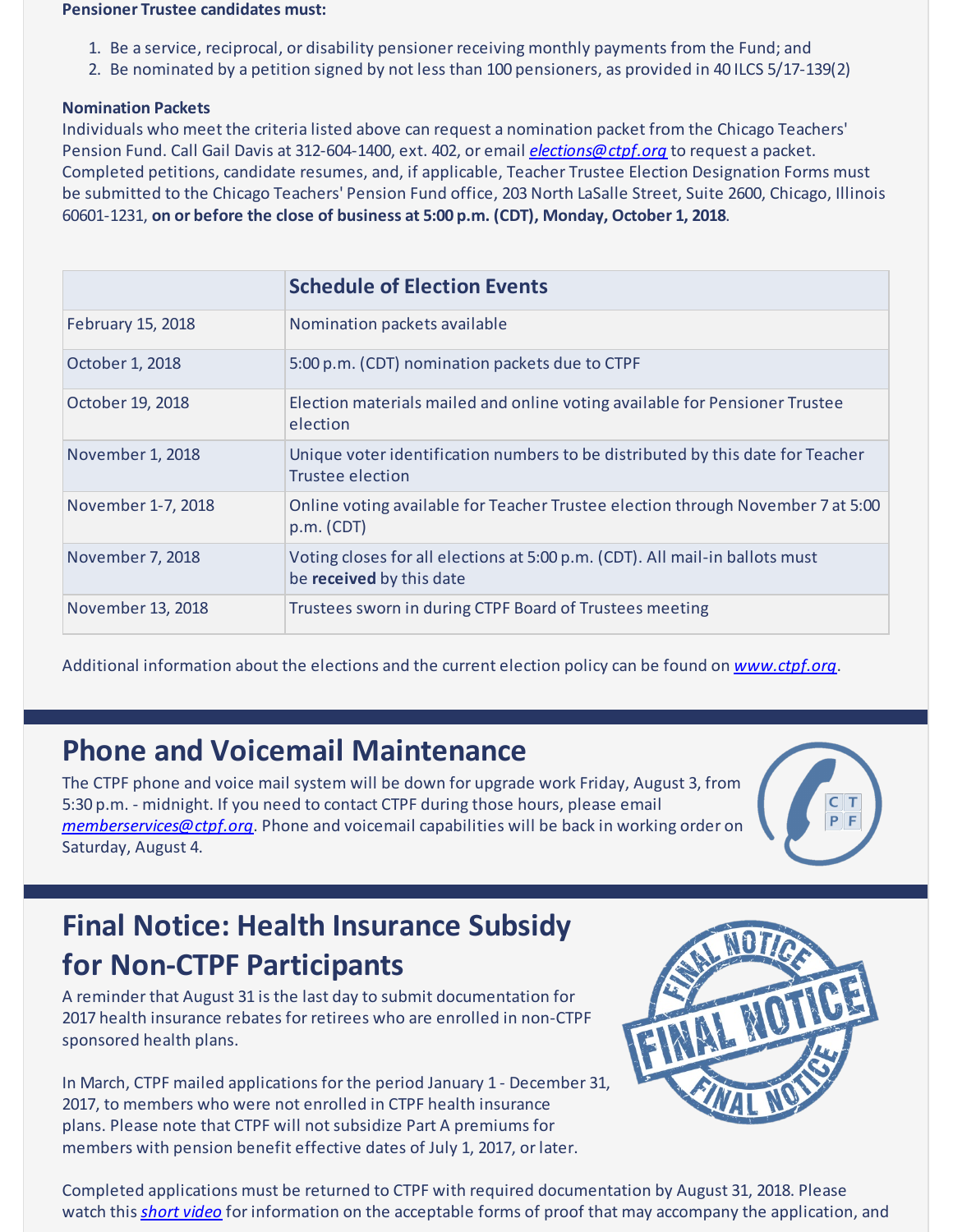call CTPF Member Services, 312.641.4464, with questions about the subsidy or application.

### **CTPF Features**

### **Retired Members: Are You Redefining Retirement?**



What are you doing to stay active, creative, engaged, and involved in your retirement?

Email your story about how your retirement is unique to *[socialmedia@ctpf.org](mailto:socialmedia@ctpf.org)* and we may contact you for a Redefining Retirement feature.

**Active Members: Does Your School Shine?**



What is your school doing to be creative, innovative, and to make a difference for students and faculty?

Email your story about how your school stands out to *[socialmedia@ctpf.org](mailto:socialmedia@ctpf.org)* and we may contact you for a School Spotlight feature.

## **Pension Payment Schedule**

The schedule for mailing checks and direct deposit dates through November is listed below. *[Click](http://r20.rs6.net/tn.jsp?f=001xU5GlmAVOIV68G9f70Fu6WA4ktP118GWwxDYBLvy-Qs4WdbYoRjGJoYCkiAIElkRuah9_x14MHOjt7gobXo5Cgr_hcs7yxbbUU68EdB6i0AKKDTRXOAu-Hly15bvHe8DUBkCtMuj15rGlrkydZ5fMNVi-gsKuemUqr0OJJ8O0rsbfjMolulhIkYemndfMxb9&c=&ch=) here* for a printable PDF of the full schedule.

| <b>Month</b>   | <b>Check Mailing Date</b> | <b>Direct Deposit Date</b> |
|----------------|---------------------------|----------------------------|
| August 2018    | July 30, 2018             | August 1, 2018             |
| September 2018 | August 30, 2018           | September 4, 2018          |
| October 2018   | September 27, 2018        | October 1, 2018            |
| November 2018  | October 30, 2018          | November 1, 2018           |



Board of Trustees and Investment Committee meetings are held in the CTPF office at 9:30 a.m. and are open to